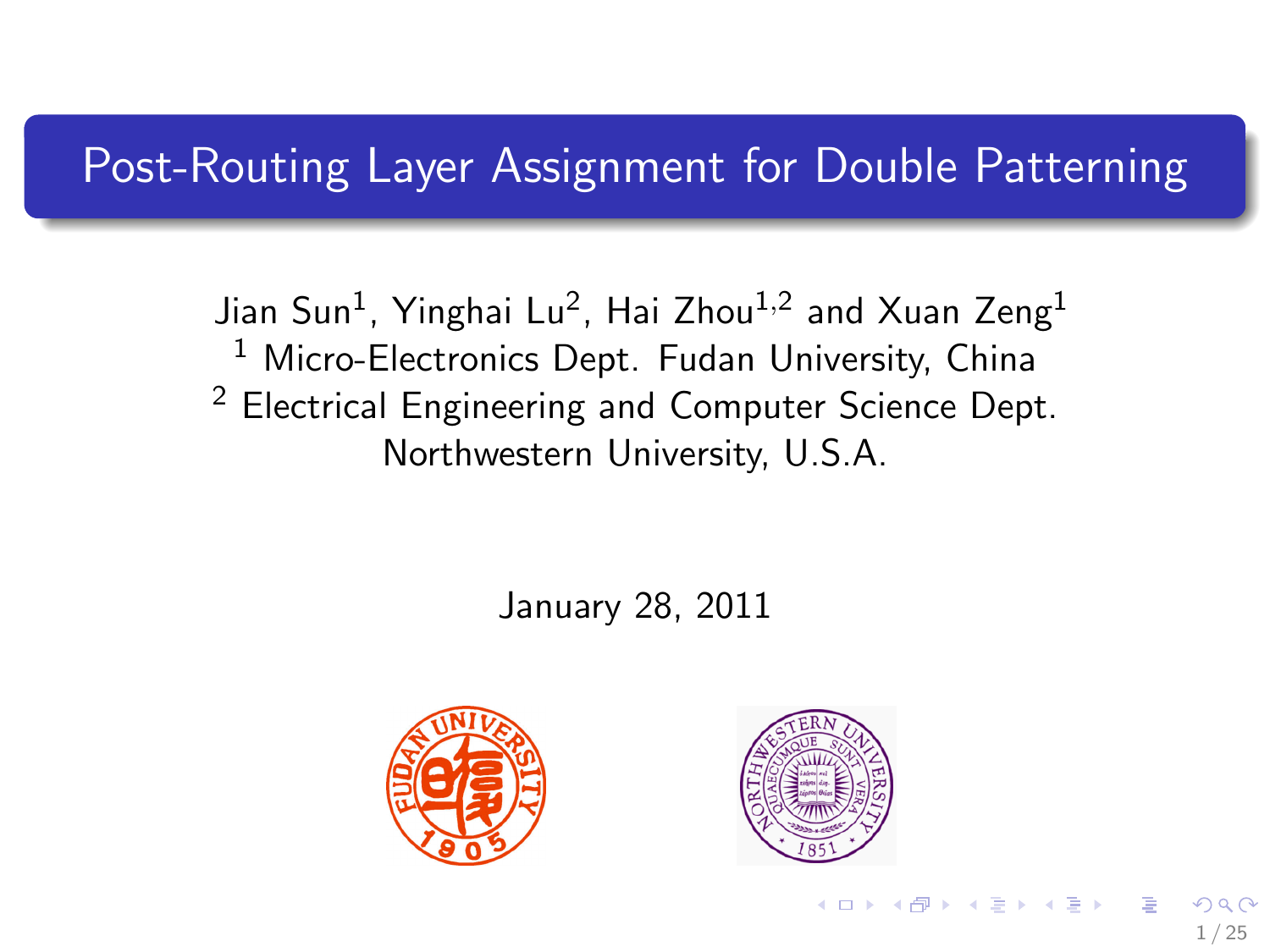- [Single Layer Double Patterning](#page-2-0)
- [Post-Routing Layer Assignment](#page-11-0)
- [Layer Assignment for Double Patterning](#page-14-0)
- [Experimental Results](#page-20-0)

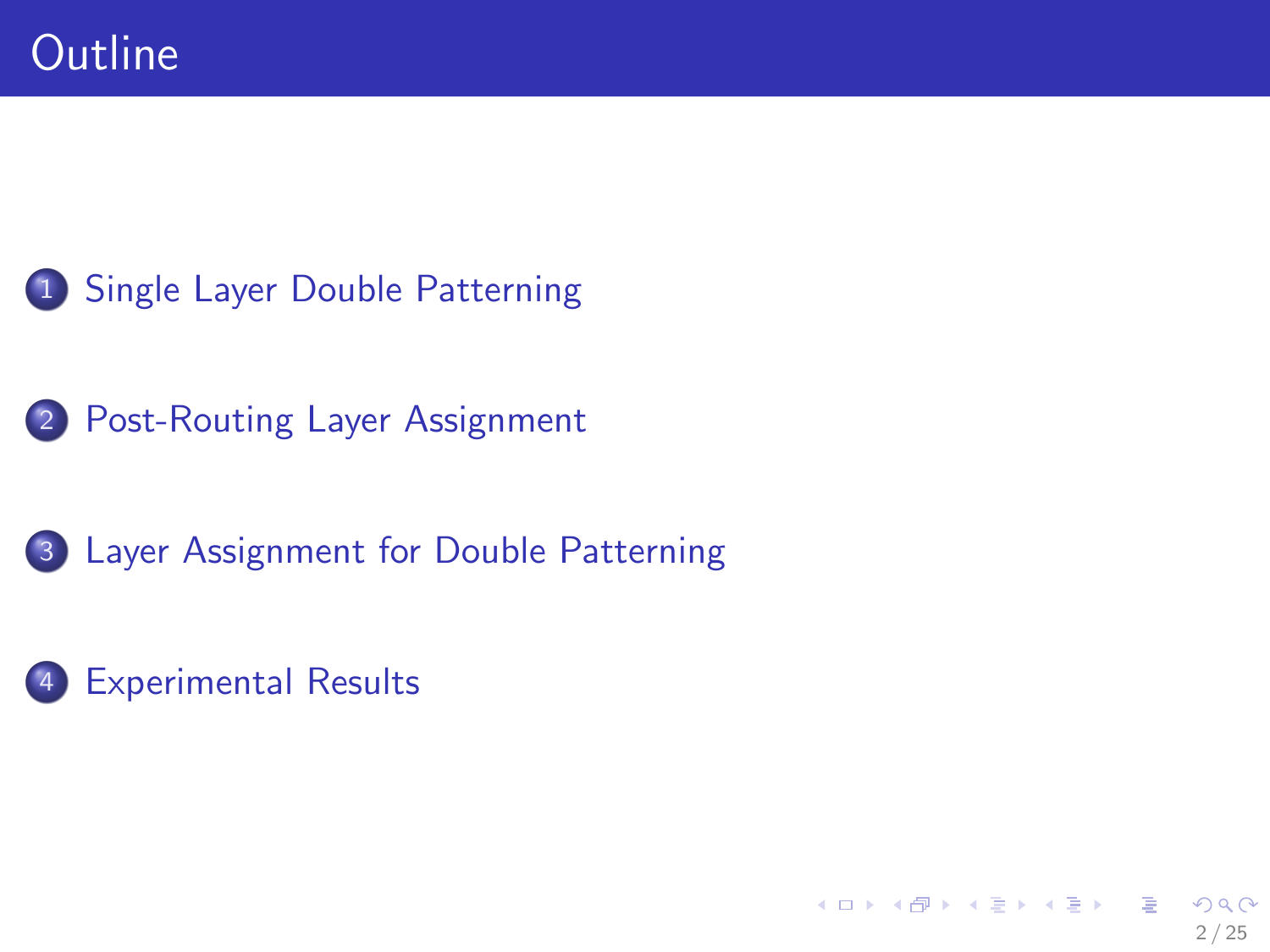## 1 [Single Layer Double Patterning](#page-2-0)

**[Post-Routing Layer Assignment](#page-11-0)** 

3 [Layer Assignment for Double Patterning](#page-14-0)

#### **[Experimental Results](#page-20-0)**

<span id="page-2-0"></span>イロト イ団 トイモト イモト **E**  $2990$ 3 / 25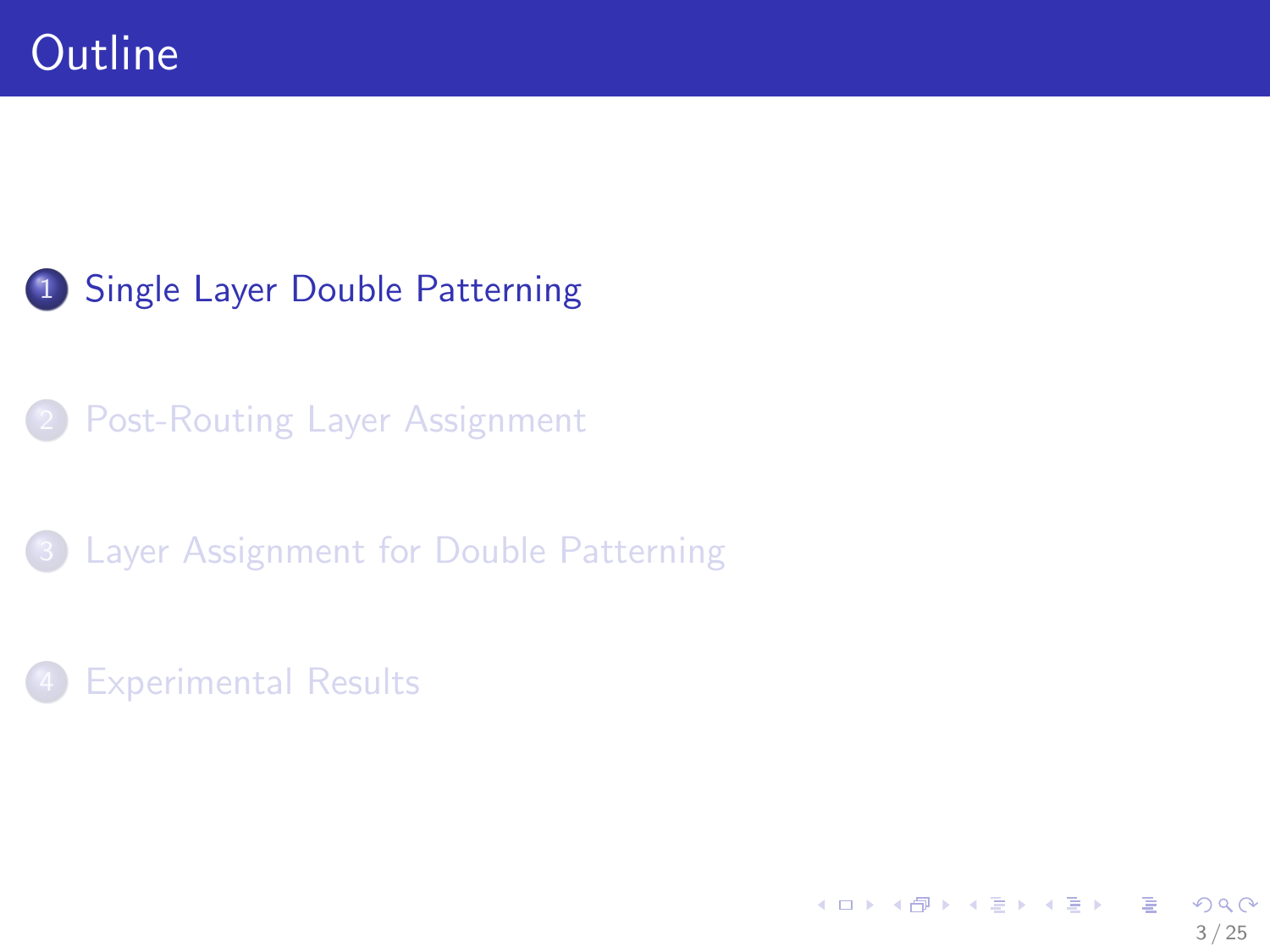## Double Patterning Lithography

- As feature sizes keep shrinking, single exposure cannot support any more
- Extra one time of exposure is used to get the fine line in Double Patterning Lithography



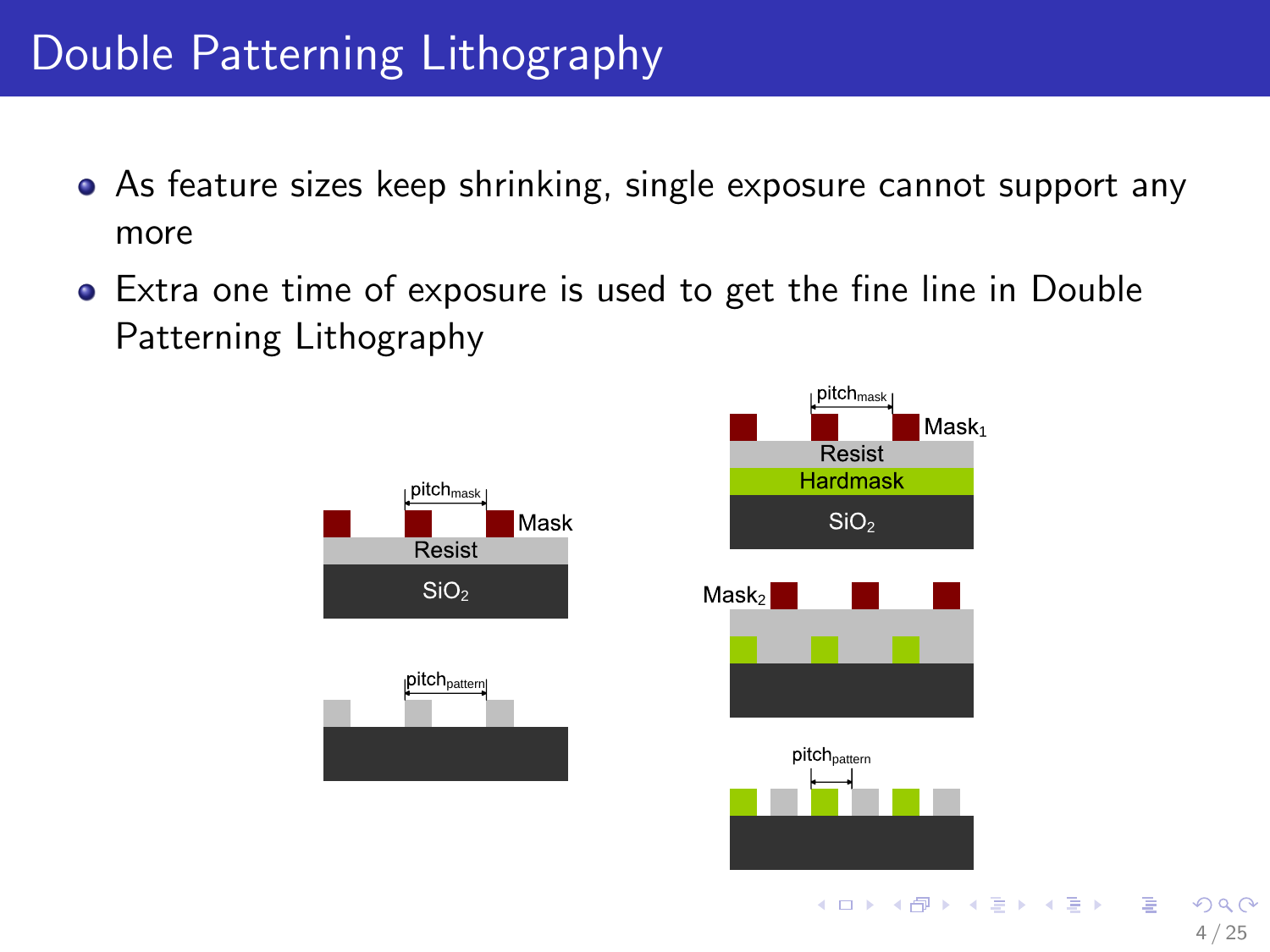## Layout Decomposition

- During decomposing dense layout onto two masks, pattern can be split to resolve conflicts, which results in stitch
- Pattern split cannot resolve all conflicts
- Stitch has influence on electrical connection of the circuit
- The number unresolvable conflicts and stitches should be minimized in double patterning problem



 $\left\{ \begin{array}{ccc} 1 & 0 & 0 \\ 0 & 1 & 0 \end{array} \right.$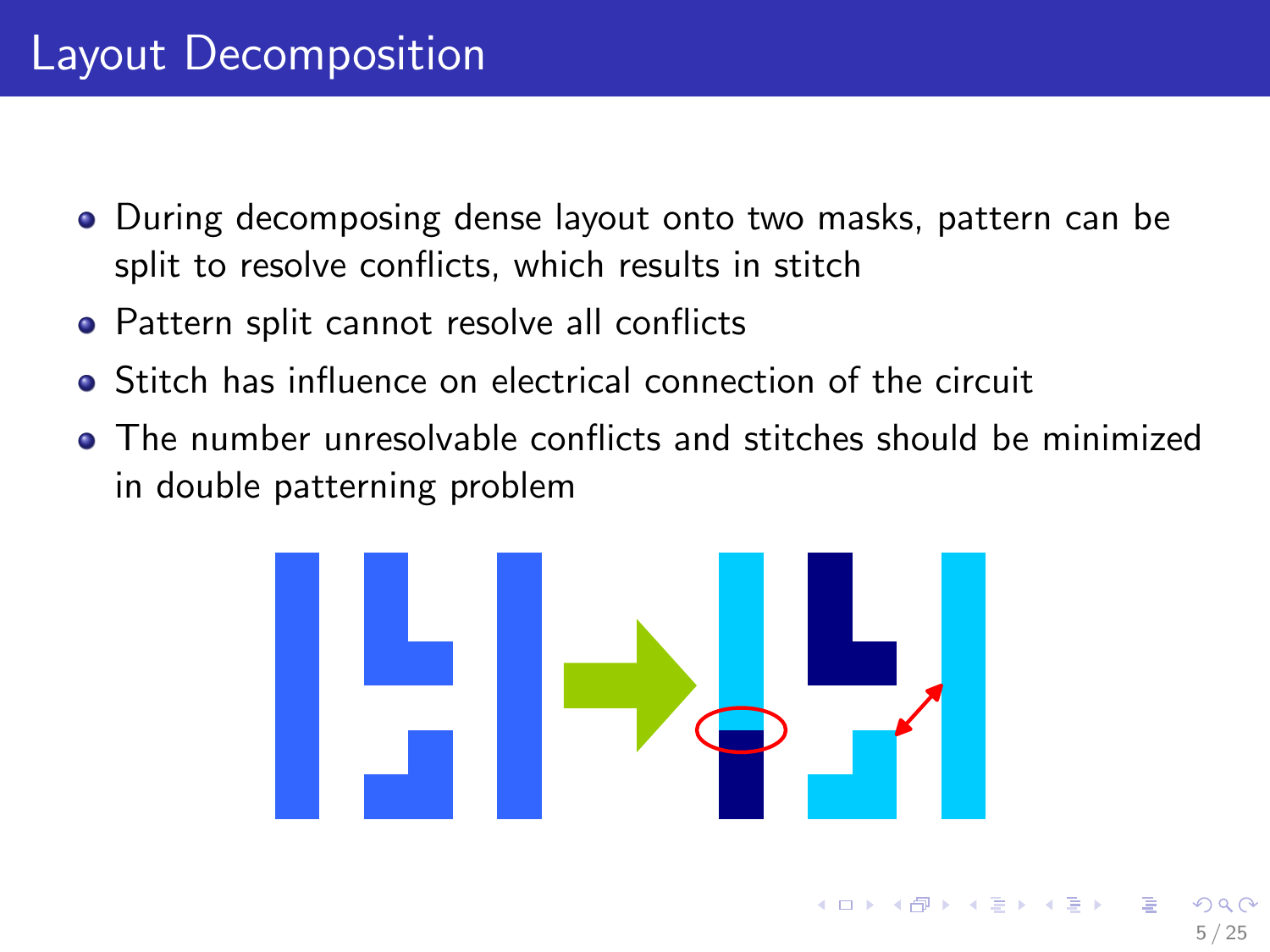- Graph  $G = (V, E)$  is constructed by nodes indicating rectangles and edges indicating electrical connections or adjacency between rectangles
	- Electrical connection corresponds to touching edge, which has negative weight

6 / 25

K ロ X K @ X K 할 X K 할 X ( 할 X

- Adjacency corresponds to conflict edge, which has positive weight
- A bi-coloring solution is needed to decomposing the layout
- Max-Cut problem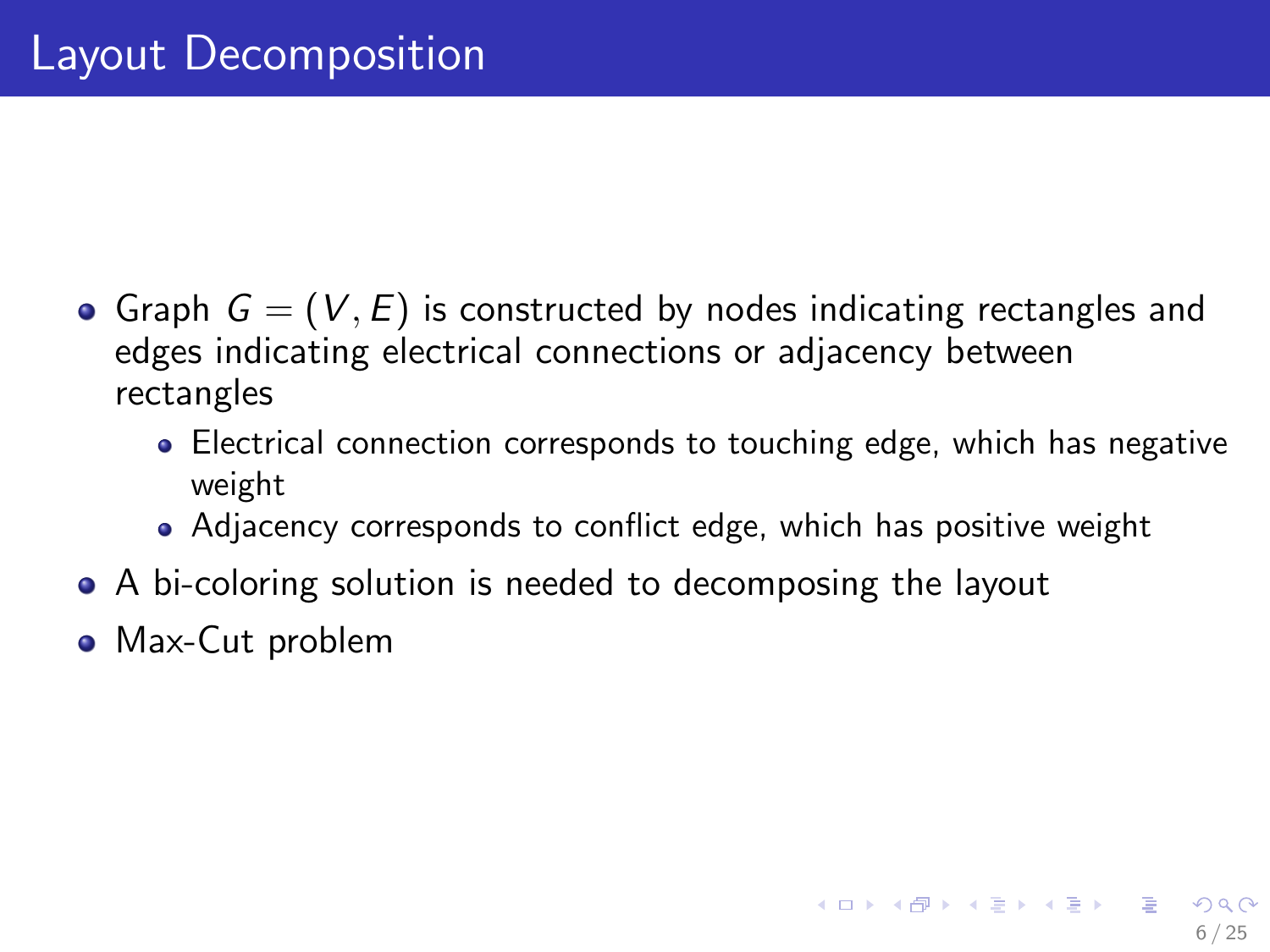- It is obvious that double patterning problem is NP
- Double patterning problem is at most NP-complete
	- Reduce from 4-degree Max-Cut problem to a special case of single layer double patterning
		- 4-degree Max-Cut is NP-complete
		- The reduction is polynomial time achievable
		- There is mapping relation between the Max-Cut and the double patterning solution

7 / 25

K ロ X K @ X K 경 X X 경 X X 경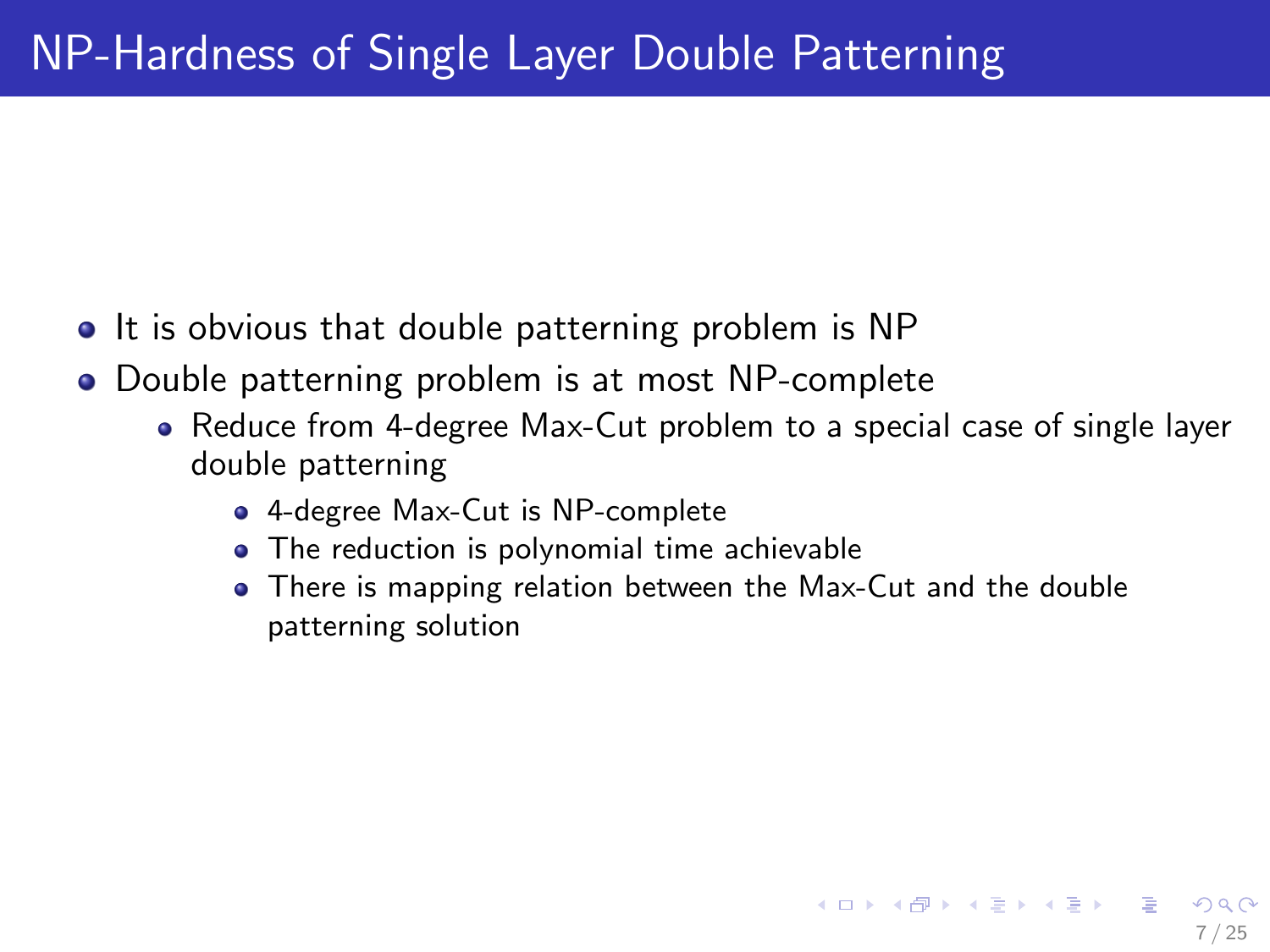- Mesh drawing of any 4-degree undirected graph
- Cross point substitution with gadget



0 line width,  $\sqrt{2}$  double patterning conflict length, mesh based layout

- Black lines and nodes in gadget can be viewed as layout pattern
- Red lines in gadget are conflict edges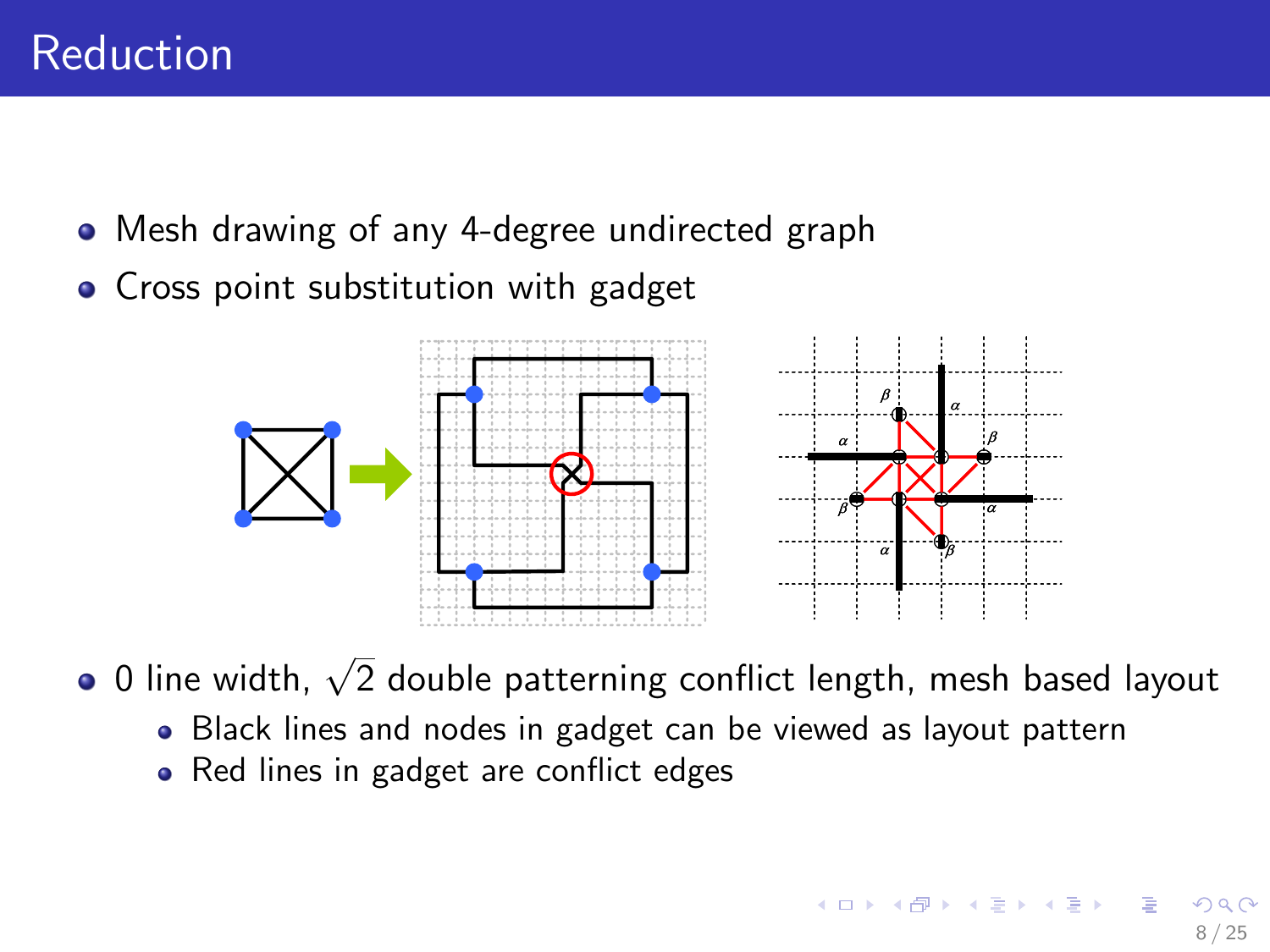Each gadget substitution makes 8 edges contribution on Max-Cut in generated layout

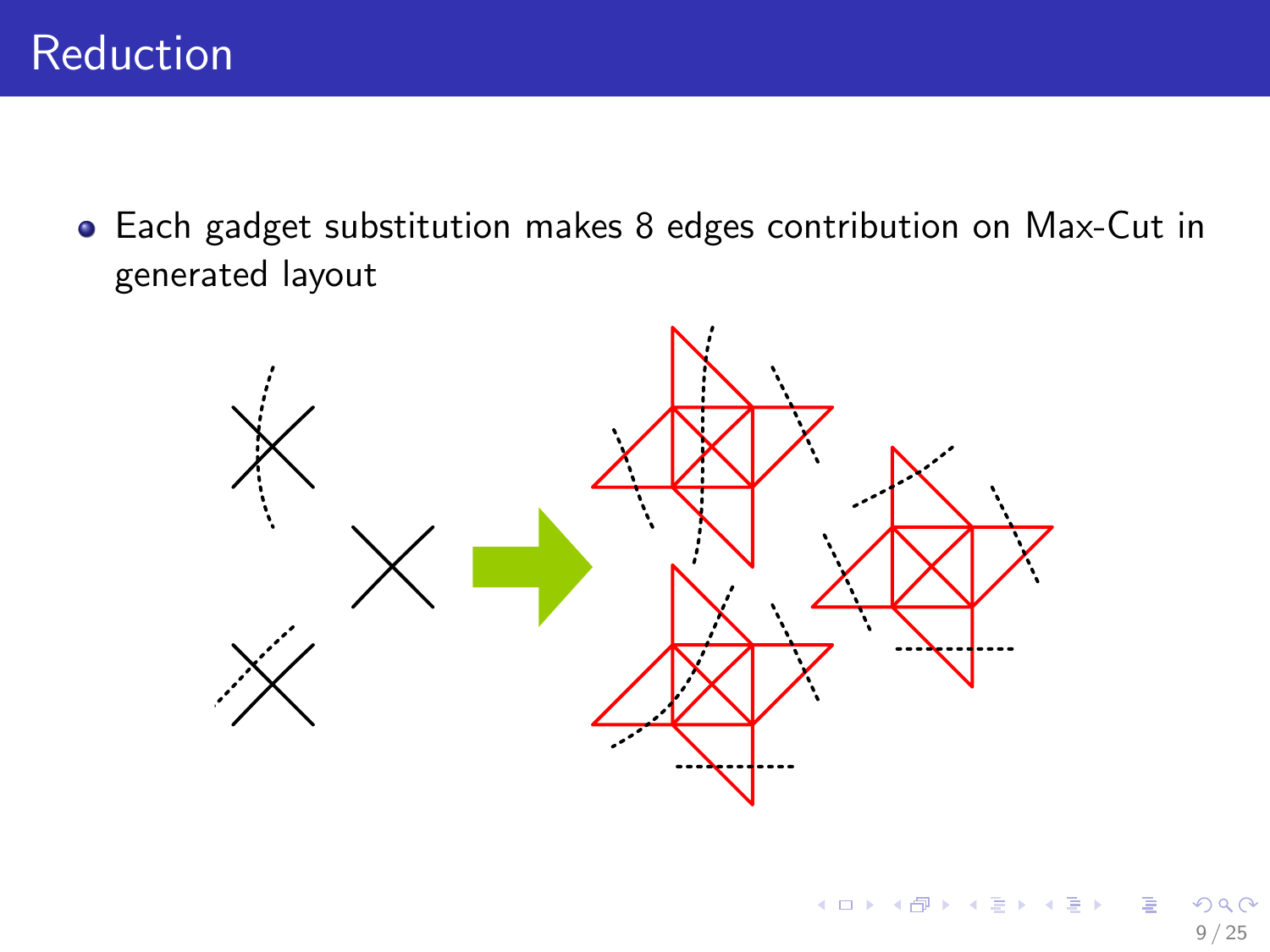## Reduction

- Outside of the gadget, the edges are subdivided
	- Turn an edge into 2i pattern sections, which are connected by  $2i 1$ double patterning edges
	- They make  $2i 2$  edges contribution on Max-Cut in generated layout



10 / 25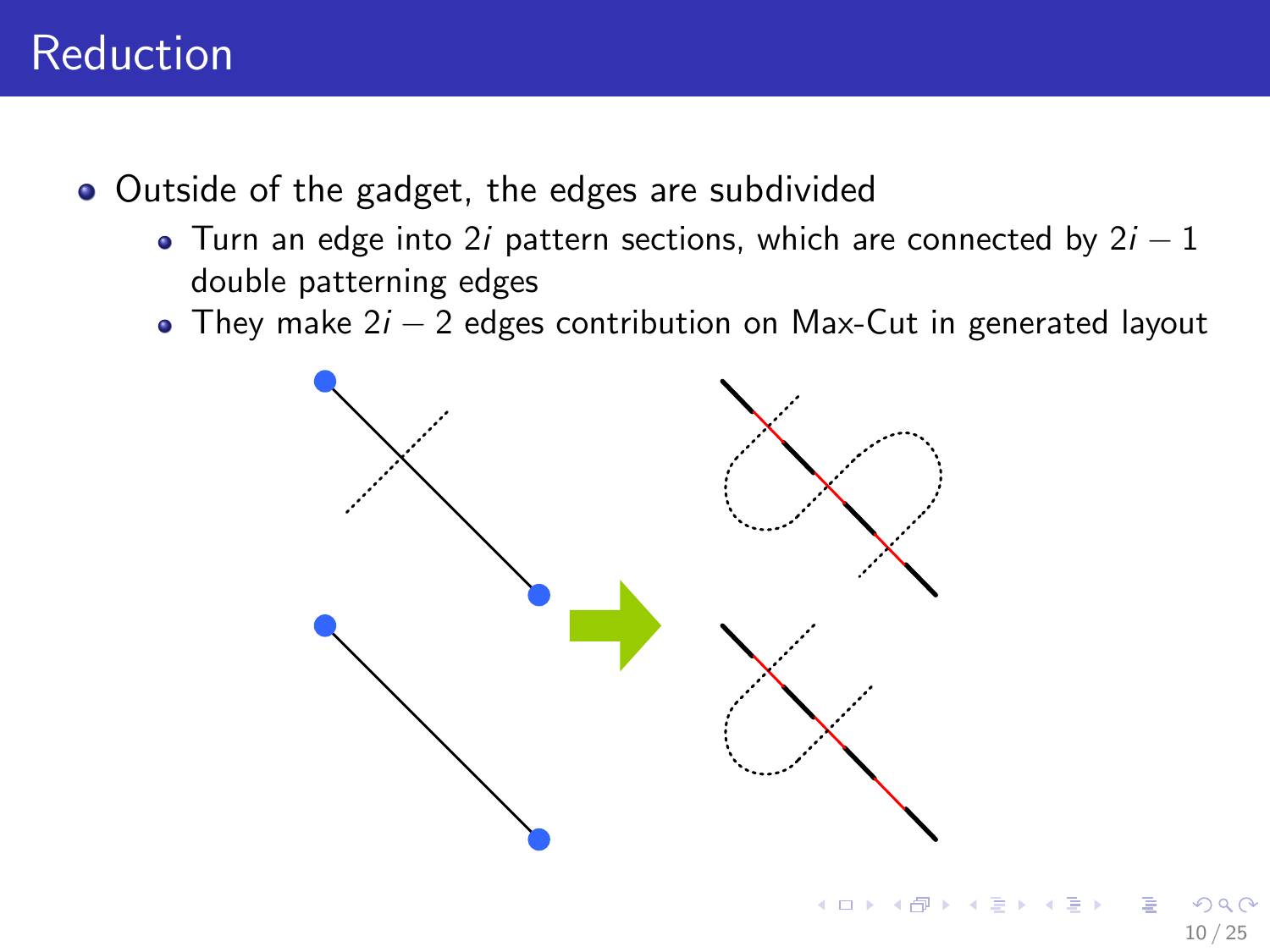## NP-Hardness of Single Layer Double Patterning

- Single layer double patterning problem in NP-complete
- When Manhattan distance is considered as double patterning conflict distance
	- The double patterning conflict graph is always planar
	- Max-Cut problem on it is not NP-hard

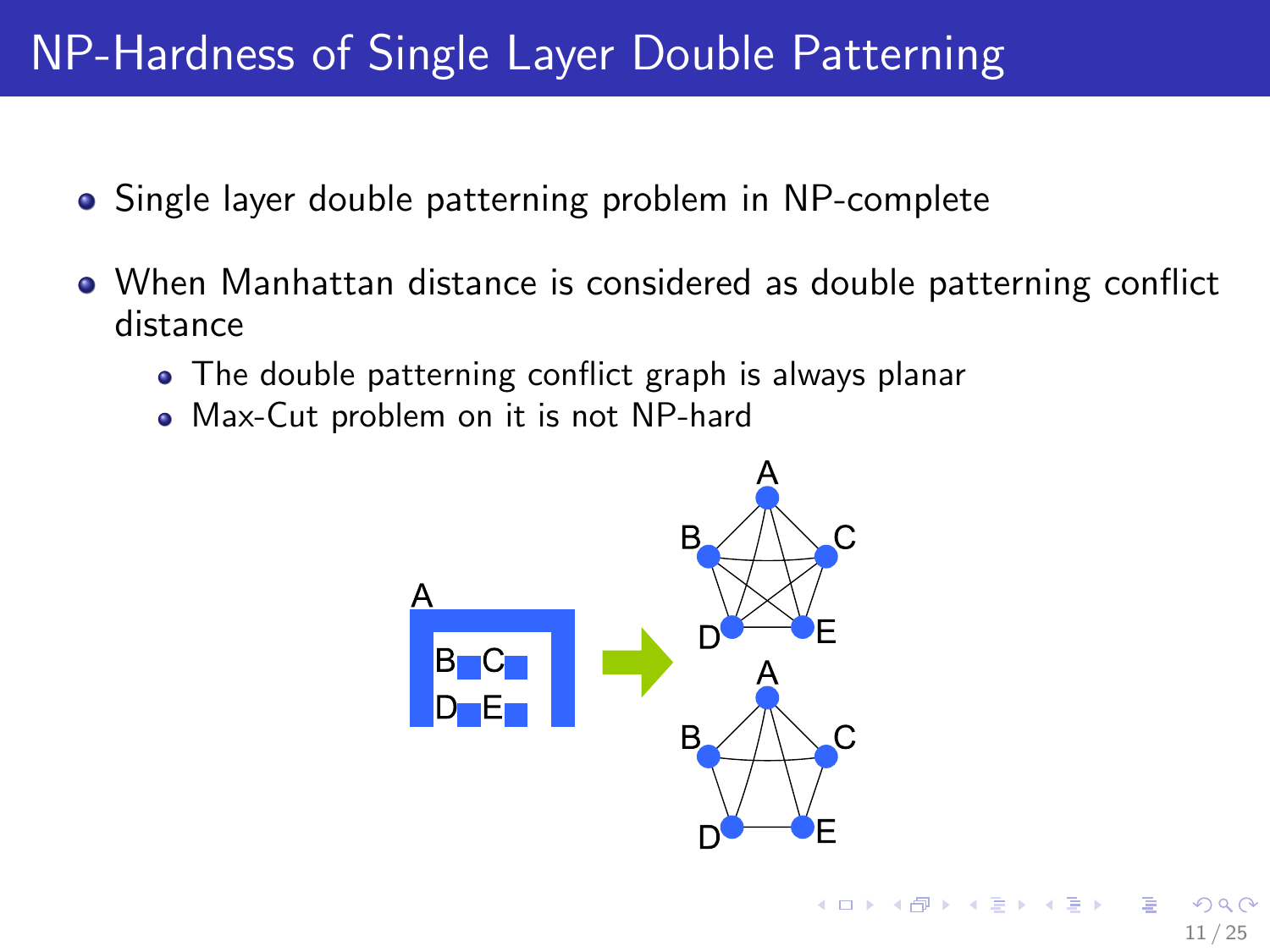#### 1 [Single Layer Double Patterning](#page-2-0)

## 2 [Post-Routing Layer Assignment](#page-11-0)

#### 3 [Layer Assignment for Double Patterning](#page-14-0)

#### **[Experimental Results](#page-20-0)**

<span id="page-11-0"></span>イロメ イ部メ イミメ イモメ **E**  $2990$ 12 / 25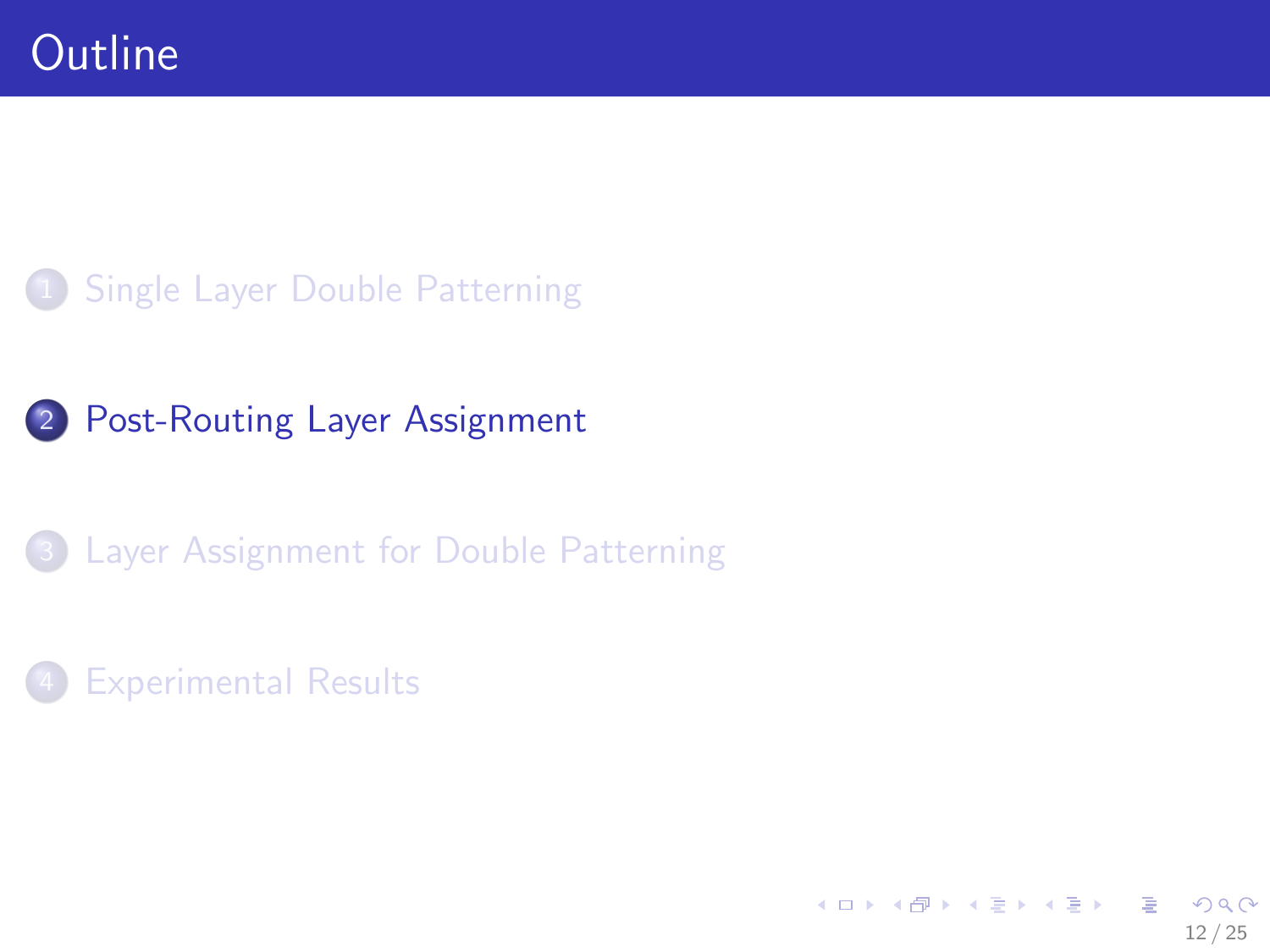## Multi Layer Assignment

- In multi-layer interconnection, wire sections must connect to some and must not connect to some others
	- Node: wire section, via candidate
	- Crossing edge: overlap sections from different net
	- Continuation edge: electrically connected sections



13 / 25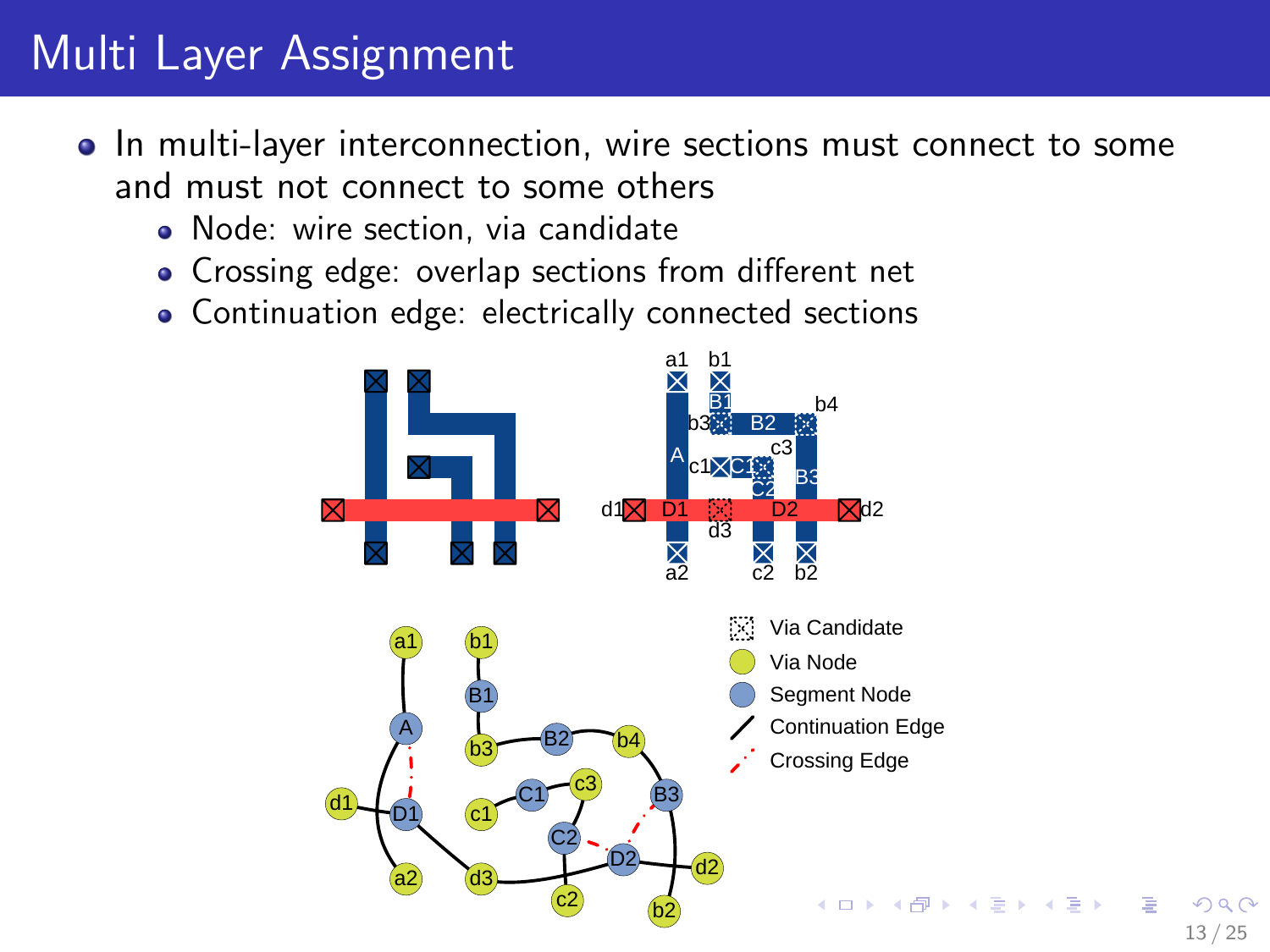## Layer Assignment for Via Minimization

- Layer assignment for each node
- Weight vector for each via candidate node
	- The number of layers this via goes through under this assignment
- Weight matrix for each edge
	- Whether short circuit happens on crossing edge ( $\infty$  or 0)
	- Whether open circuit happens on continuation edge ( $\infty$  or 0)
- When the graph is tree, dynamic programming can find the layer assignment to minimize the total weight
- **•** Heuristic
	- Begin from a feasible layout
	- Randomly choose root node to expend a tree in the graph
	- Dynamic programming on the tree
	- Iteratively repeat until no more improvement is made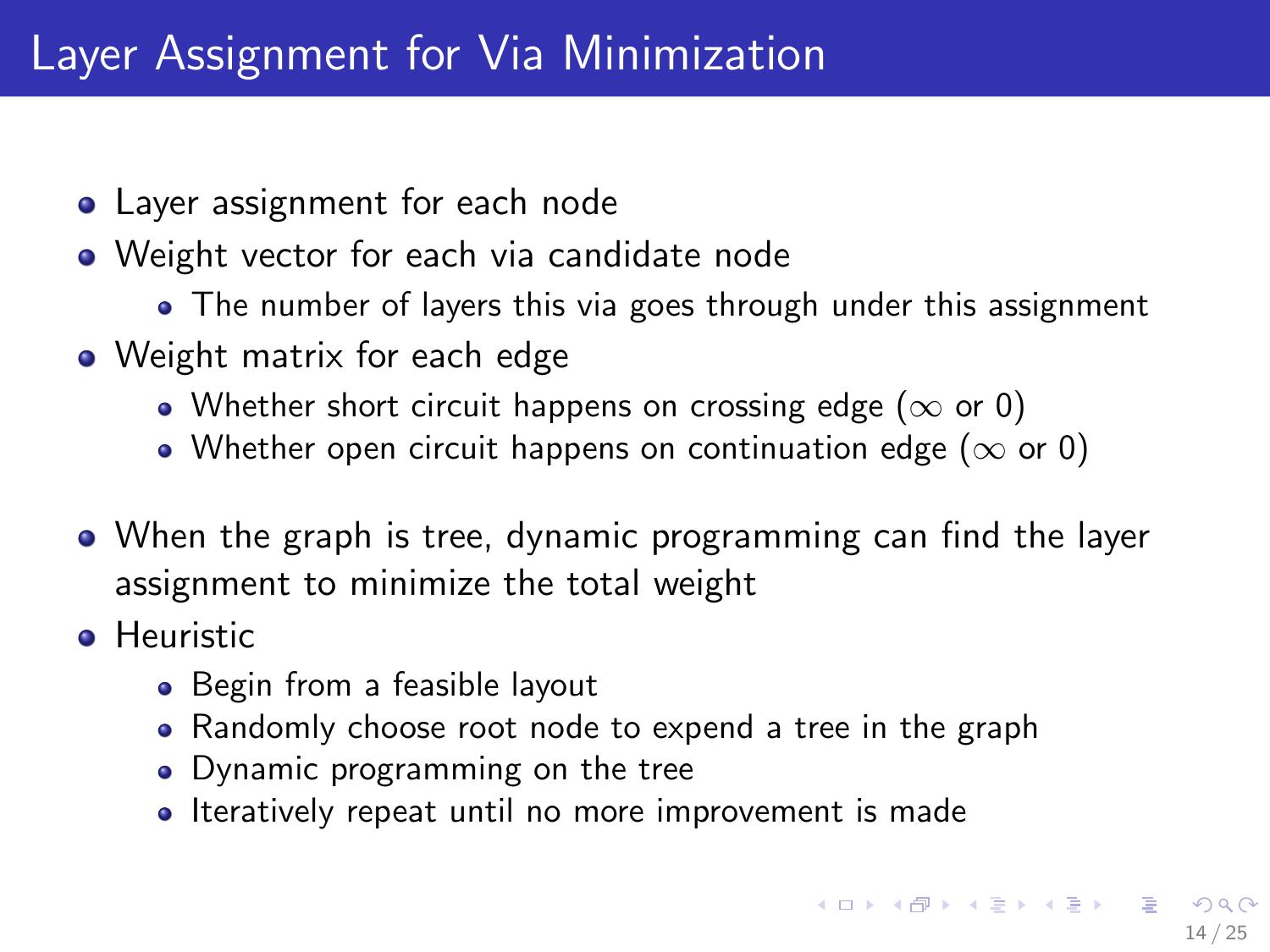### 1 [Single Layer Double Patterning](#page-2-0)

**[Post-Routing Layer Assignment](#page-11-0)** 

#### 3 [Layer Assignment for Double Patterning](#page-14-0)

#### **[Experimental Results](#page-20-0)**

<span id="page-14-0"></span>イロト イ団 トイモト イモト **E**  $2990$ 15 / 25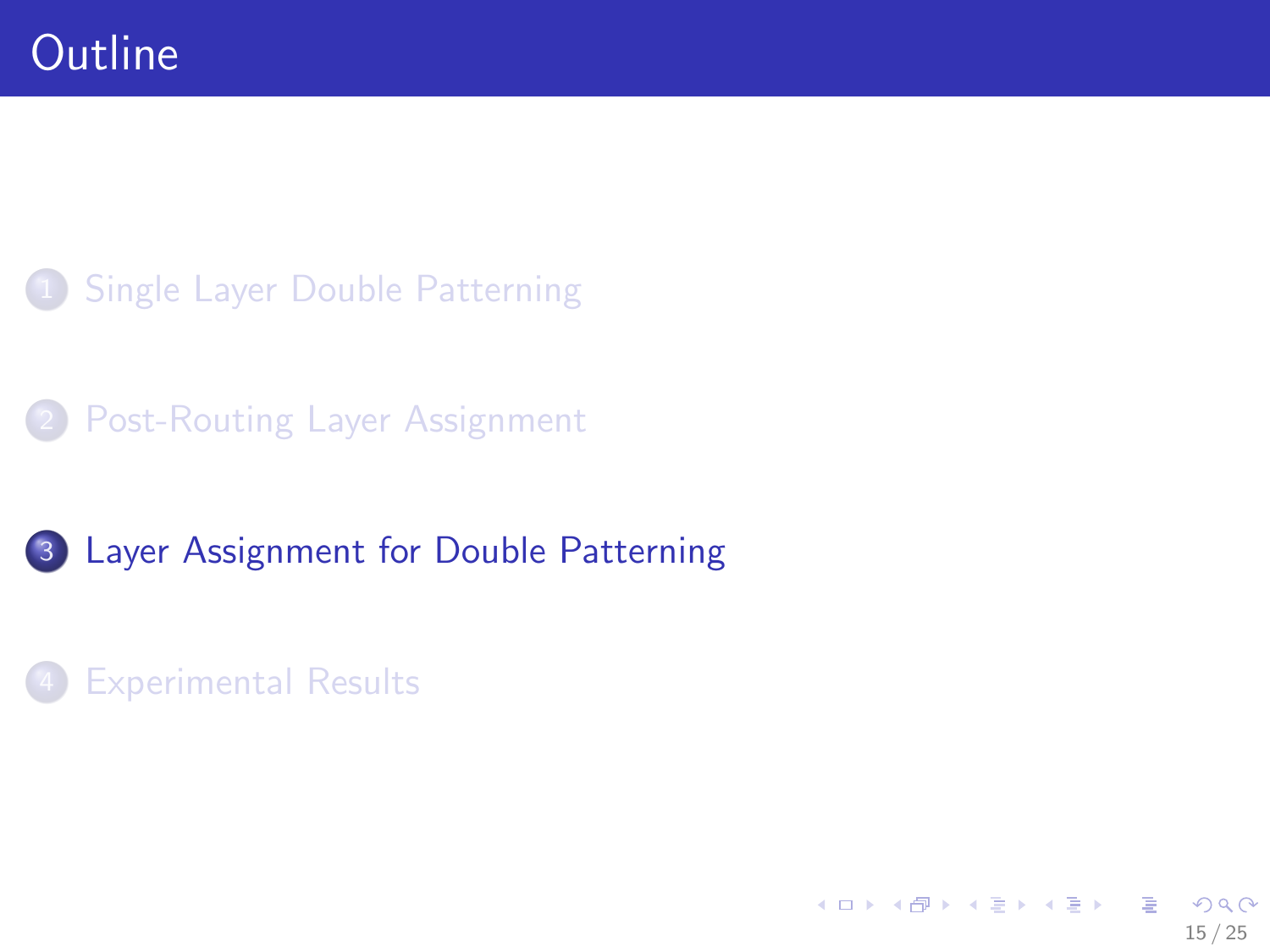## Influence of Layer Assignment on Double Patterning



The double patterning conflict can be resolved if we change the layer assignment of a rectangle

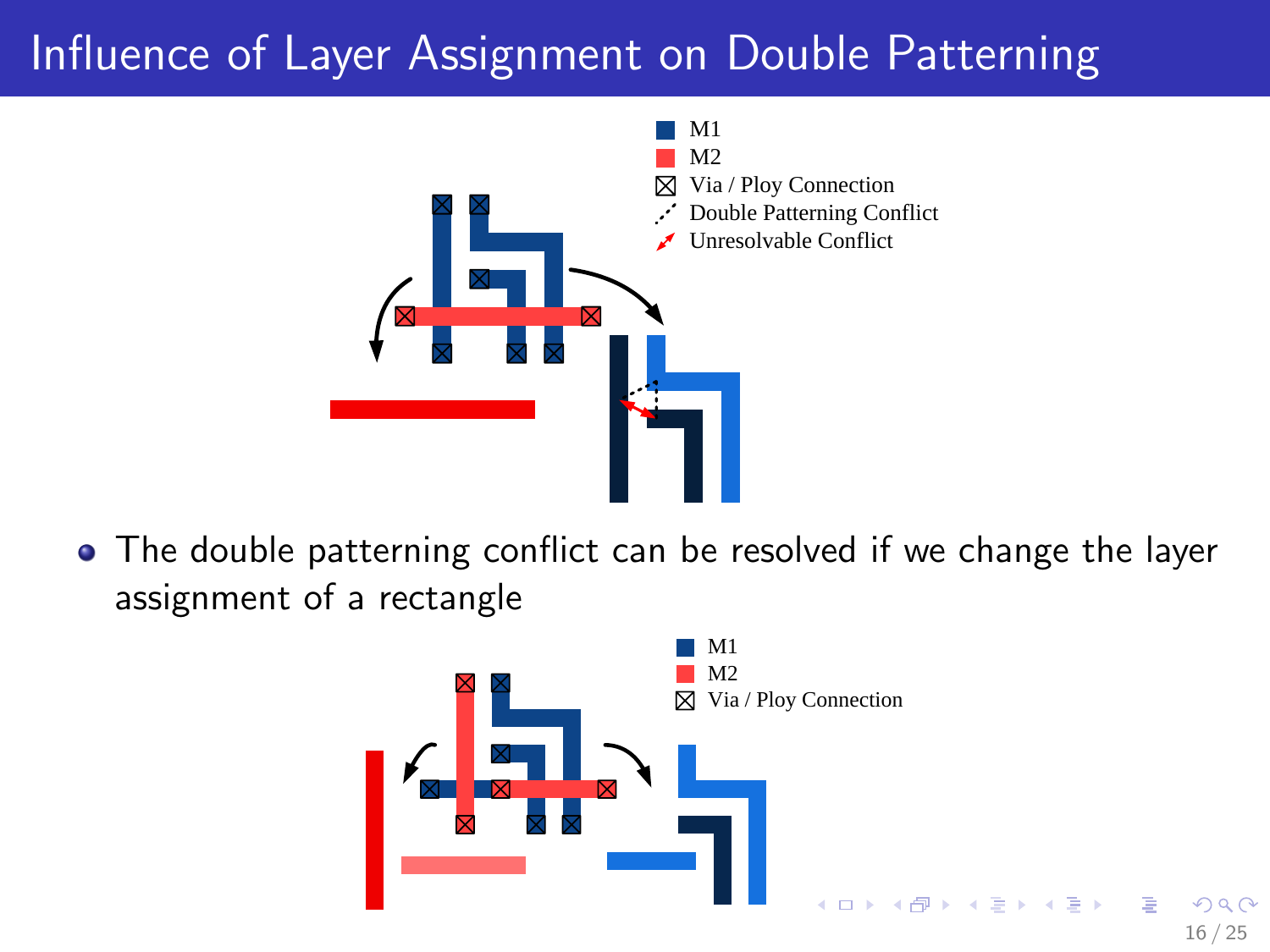# Graph Construction

- Consider double patterning distance in the multi layer graph
	- Double patterning edge: adjacent sections from different net, whose distance from each other is smaller than double patterning conflict distance and not zero.



17 / 25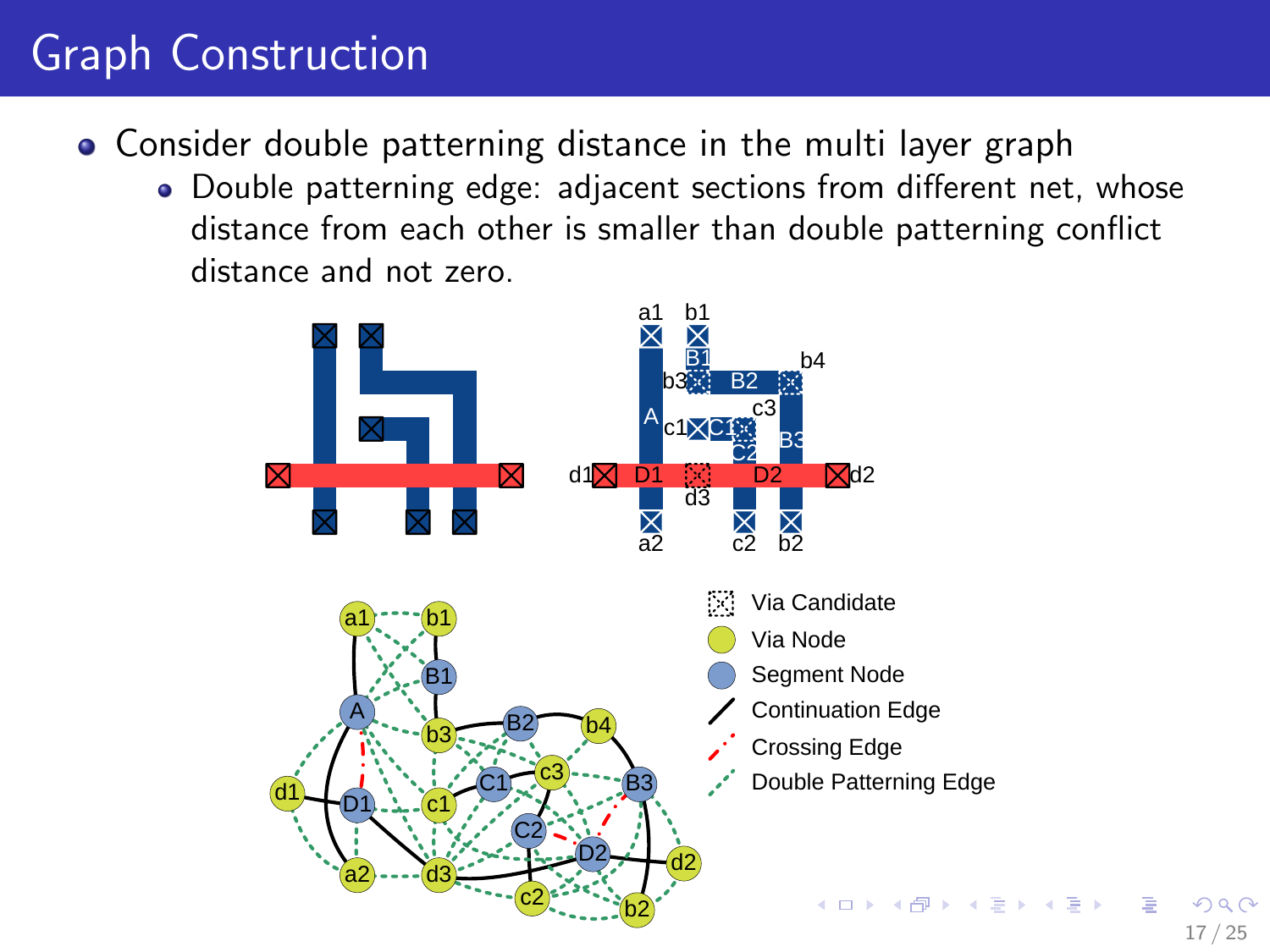If the layer assignments of two nodes has common metal layer, double patterning conflict would happen

18 / 25

K ロ ▶ K @ ▶ K 할 > K 할 > → 할 → ⊙ Q ⊙

- Otherwise, zero weight
- Similar as crossing edge, the difference is the penalty value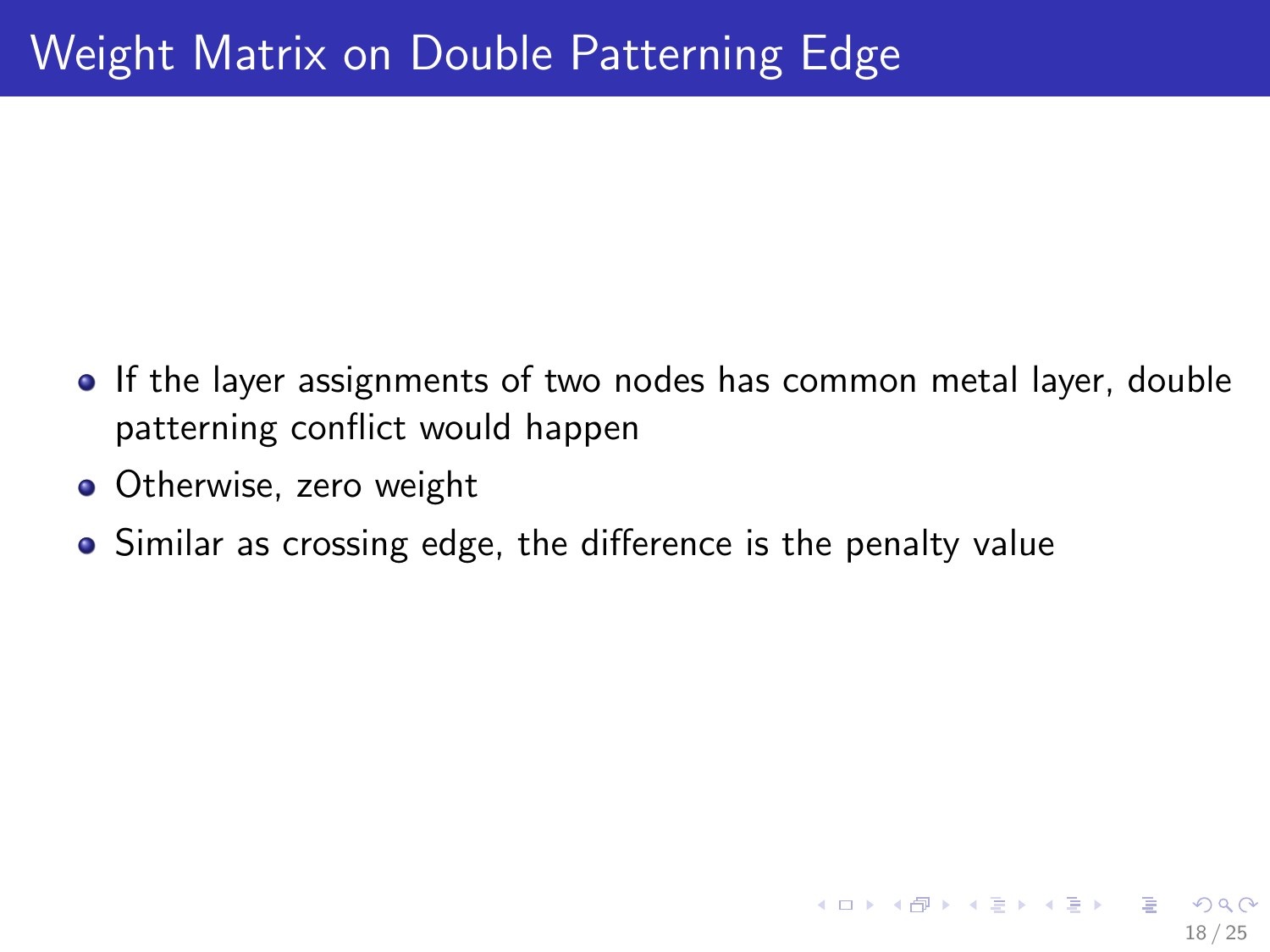- Similar dynamic programming strategy is used to solve the weight minimization problem
- Single layer double patterning algorithms can be used on each reassigned metal layers separately
- In the weight minimization problem, the double patterning edge number is optimized instead of unresolvable conflict





One more step to reduce the redundant vias is needed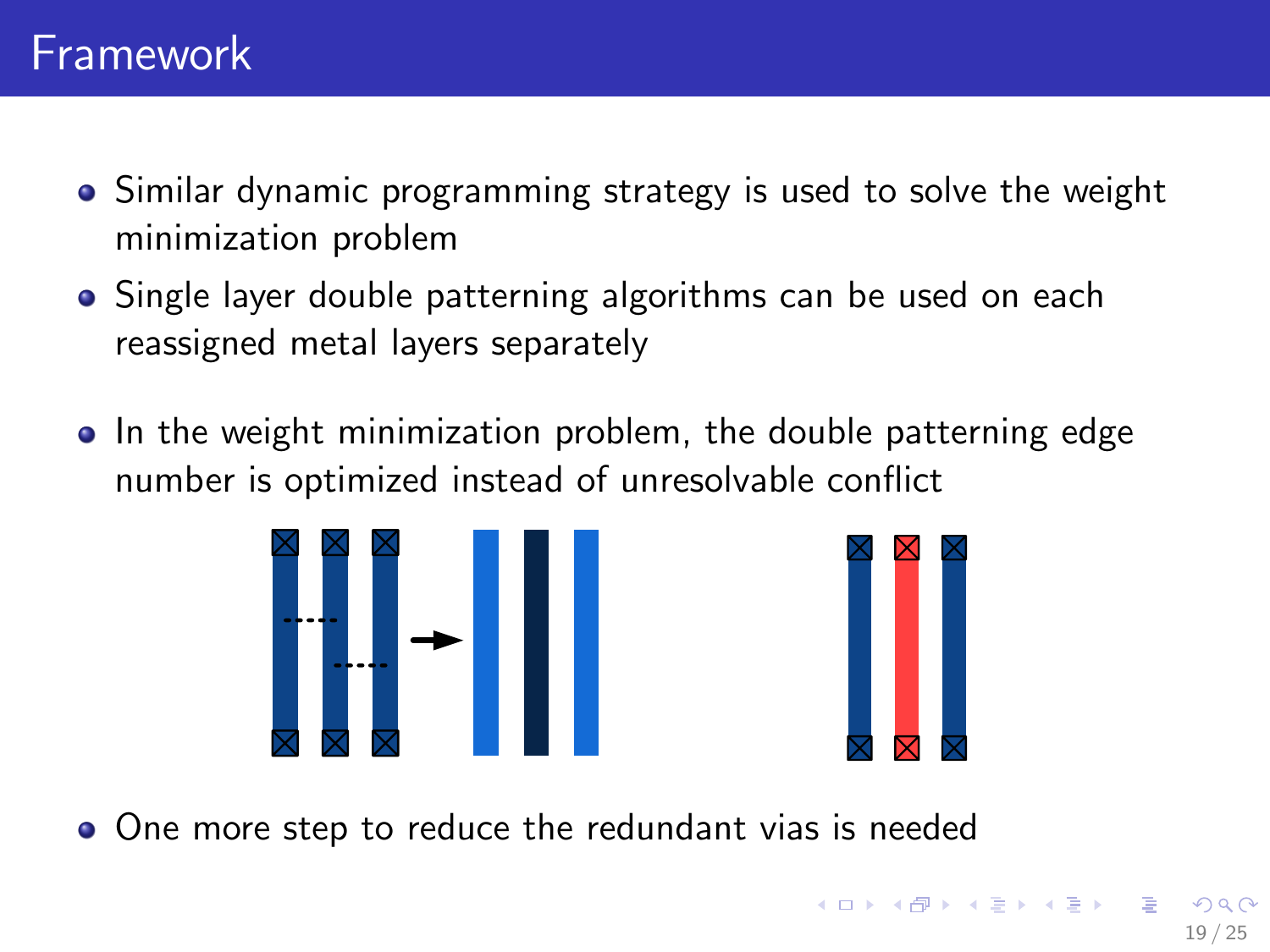- Color information assigned in single layer double patterning is also considered into multi layer graph
- If changing a rectangle's layer can result in via reduction without increase of unresolvable conflict, we would accept that change.
- Weight matrix on double patterning edge indicates unresolvable conflict number

20 / 25

K ロ X K @ X K 할 X K 할 X ( 할 X

- Weight matrix on continuation edge indicates stitch number
- Dynamic programming on the updated graph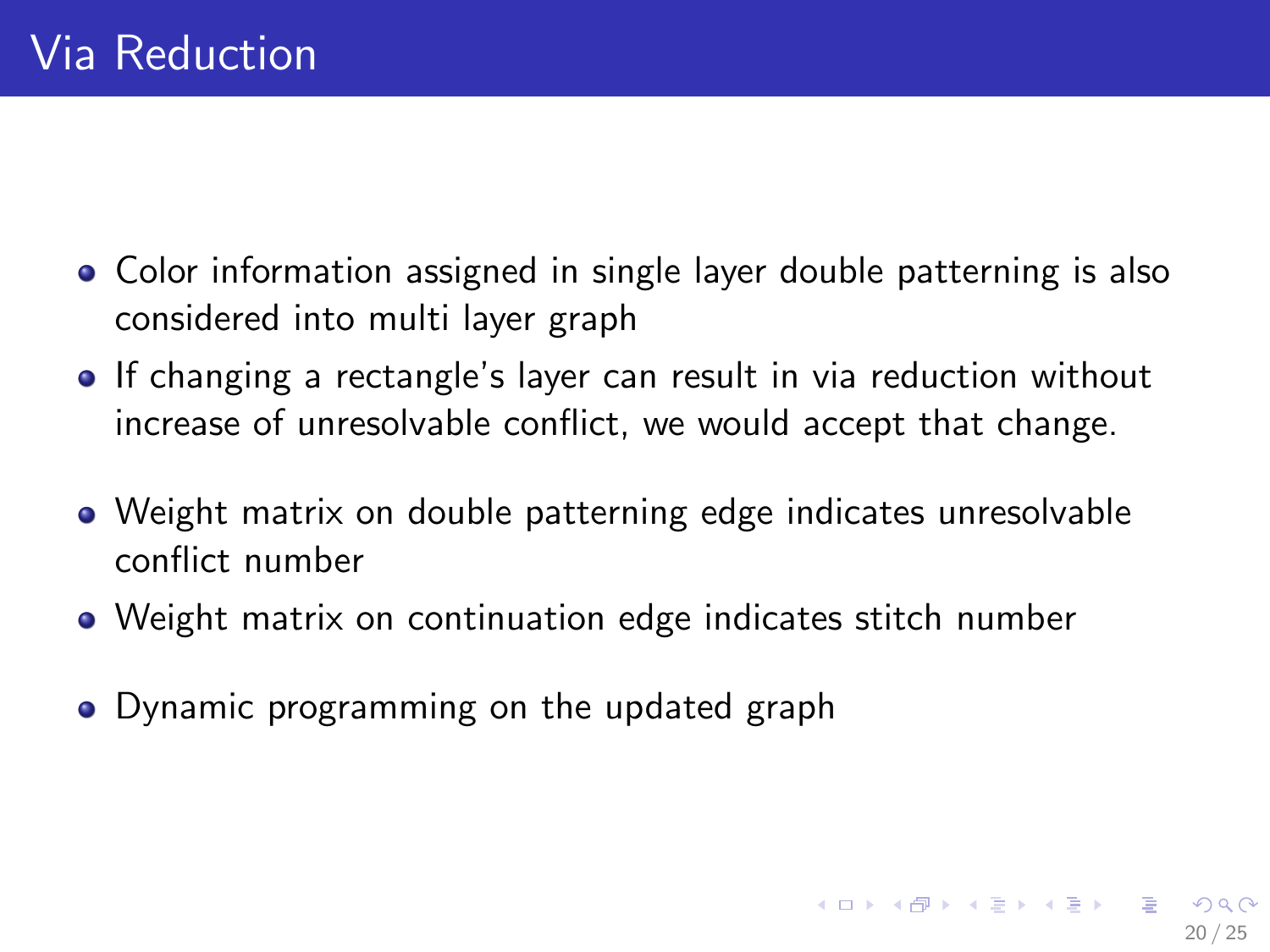### 1 [Single Layer Double Patterning](#page-2-0)

[Post-Routing Layer Assignment](#page-11-0)

#### 3 [Layer Assignment for Double Patterning](#page-14-0)

### 4 [Experimental Results](#page-20-0)

<span id="page-20-0"></span>イロメ イ部メ イミメ イモメ B  $2990$ 21 / 25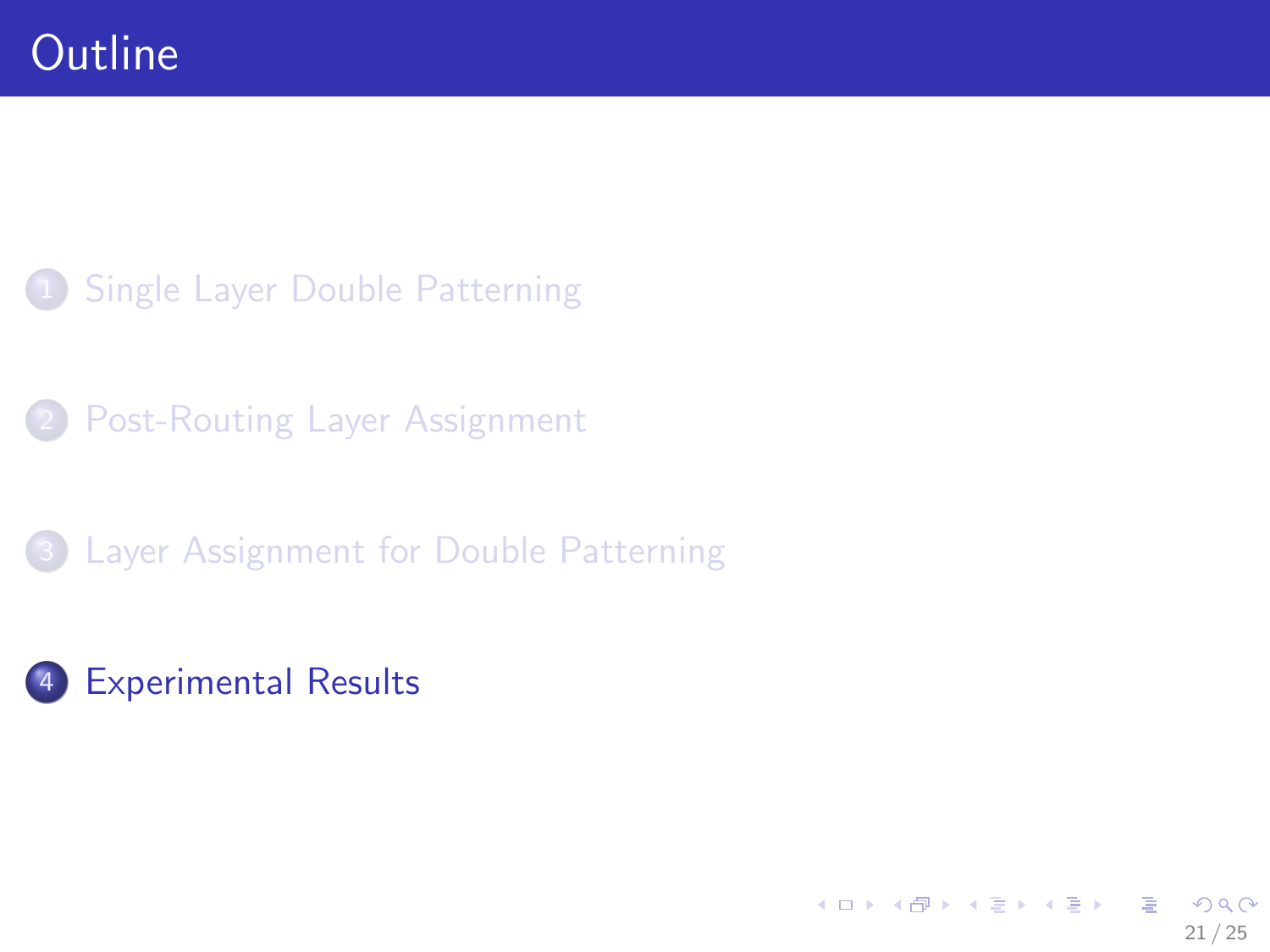• Implemented in  $C_{++}$ , tested on CBL testcases and compared with [Xu and Chu ICCAD09] and [Chang and Cong TCAD99]

| Cases     | #Node | #Edge   | #URC   | #Stitch | $\#$ Via |
|-----------|-------|---------|--------|---------|----------|
| test1     | 4328  | 88708   | 12.41% | 59.66%  | 111.38%  |
| test2     | 8606  | 307086  | 31.44% | 83.69%  | 103.16%  |
| test3     | 11204 | 472908  | 29.86% | 89.13%  | 102.99%  |
| $mcc1-75$ | 11649 | 332446  | 27.97% | 63.41%  | 112.37%  |
| $mcc2-75$ | 67555 | 5350970 | 35.54% | 67.44%  | 117.70%  |
| average   |       |         | 27.44% | 72.66%  | 109.52%  |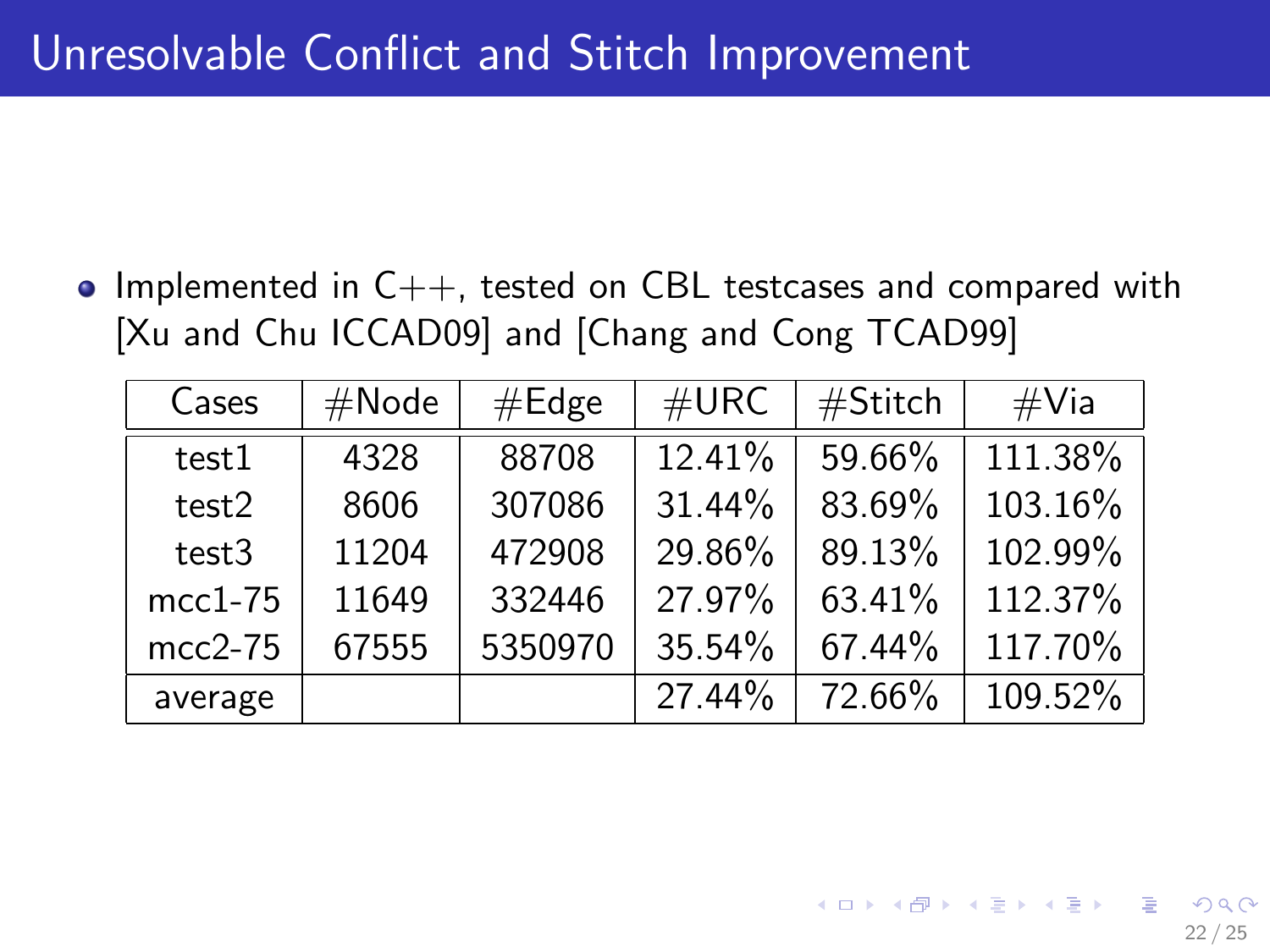- Usually only the lowest two metal layers are double patterning layers
- Conduct the algorithm only on the bottom two layers

| Cases     | #Node | #Edge   | #URC   | #Stitch | $\#$ Via |
|-----------|-------|---------|--------|---------|----------|
| test1     | 3600  | 51750   | 25.53% | 86.21%  | 101.06%  |
| test2     | 5585  | 82540   | 31.43% | 88.95%  | 100.62%  |
| test3     | 7394  | 122132  | 27.20% | 89.81%  | 100.09%  |
| $mcc1-75$ | 9323  | 185598  | 49.28% | 99.01%  | 100.29%  |
| $mcc2-75$ | 47917 | 1499986 | 57.67% | 98.22%  | 100.04%  |
| average   |       |         | 38.22% | 92.44%  | 100.42%  |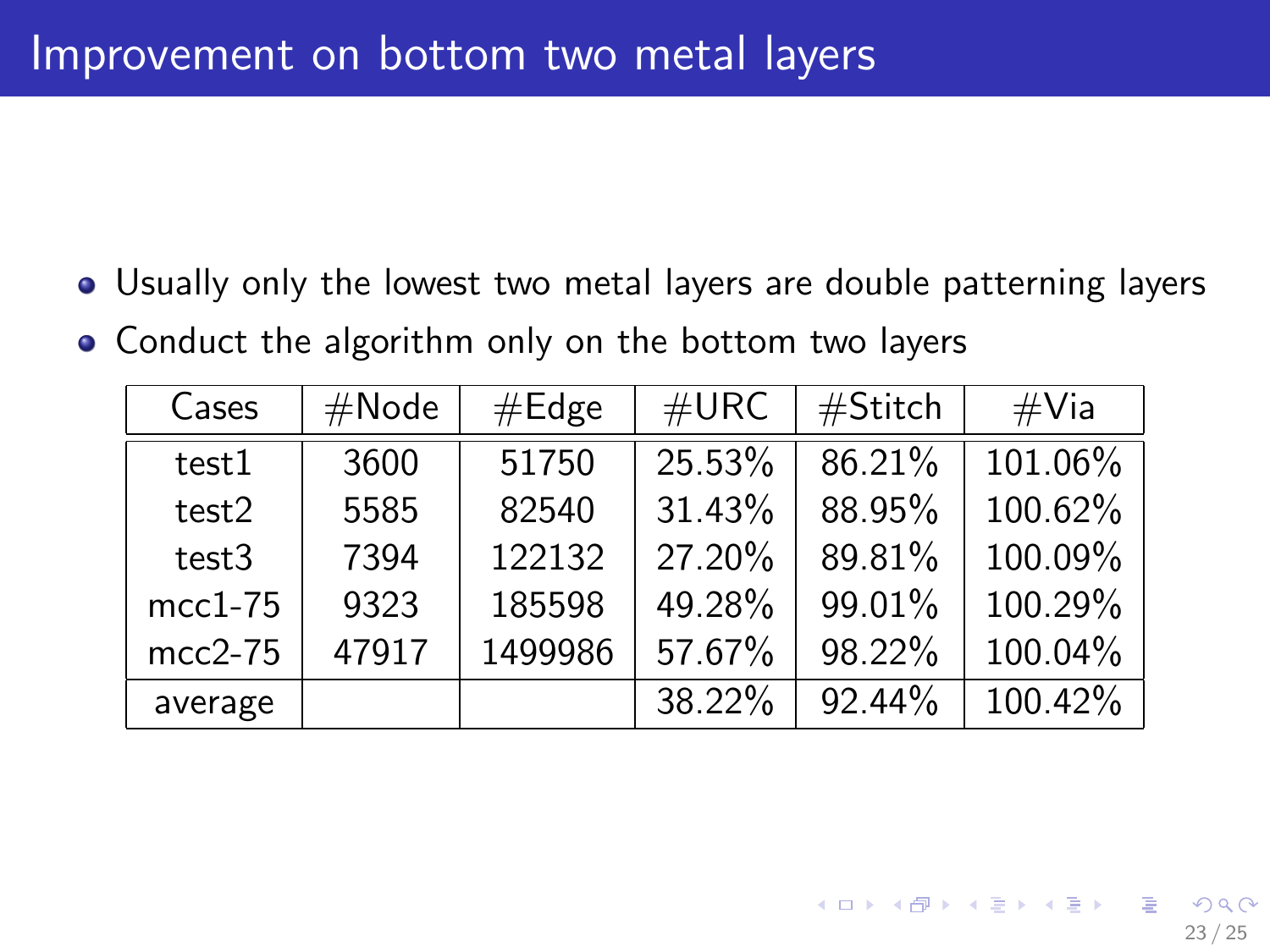- Single layer double patterning problem is NP-complete
- Layer assignment can be employed to reduce the number of unresolvable conflicts and stitches
- The three step algorithm we proposed is effective